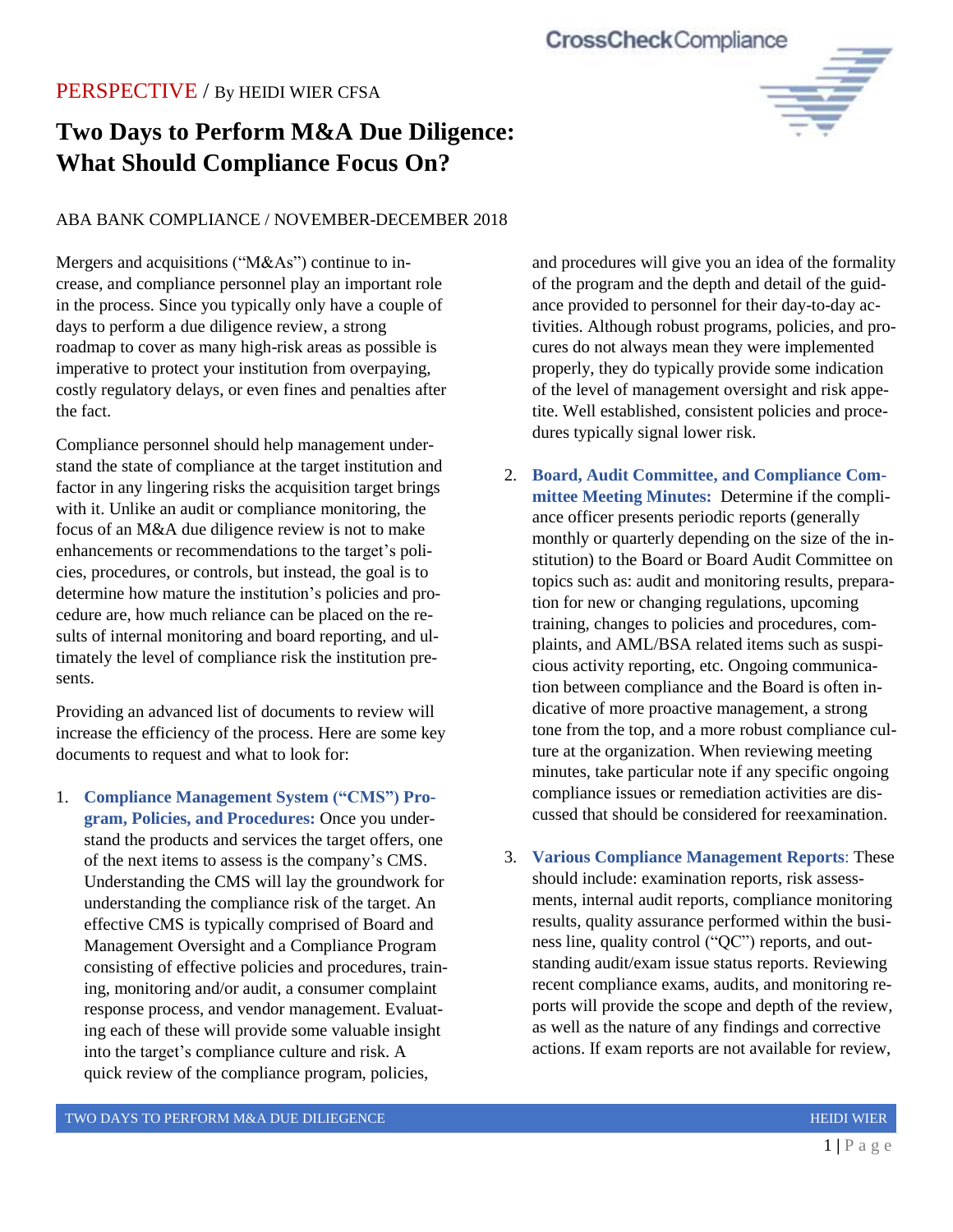determine if there are any Matters Requiring Attention (MRAs) or other outcomes from exams that should be evaluated. When reviewing these items, consider whether there were any high-risk issues noted that may present future risk. Issues around fair lending, Regulation Z violations, Real Estate Settlement Procedures Act ("RESPA"), Bank Secrecy Act/Anti-money Laundering ("BSA/AML"), and Unfair, Deceptive, Abusive, Acts or Practices ("UDAAP") would be particularly concerning. If high-risk items have already been identified in examination or audit reports, fully understanding the status of these "known" issues is critical to determine whether they have been fully remediated, or continue to pose future risk. Ascertain: the current status of any issues, whether expanded internal reviews were completed to determine the full scope of the issues, whether any remediation steps were taken, such as providing reimbursements to customers, and/or the nature of any corrective action taken to prevent recurrence.

- 4. **Complaint Logs and Social Media:** At a minimum, check the CFPB complaint database to see what type of formal complaints have been made against the target. Review internal complaint logs and perform a targeted search on Facebook, Twitter, and Instagram to see what people say about the institution in general. Complaints and informal feedback about the customer experience with the institution can provide important insights into potential future issues. Complaints resulting in customer reimbursements or claims of fair lending or UDAAP issues should be reviewed to determine if they are isolated and adequately resolved, or indicative of underlying issues that may expand after the purchase.
- 5. **Fair Lending Performance Analysis and Home Mortgage Disclosure Act ("HMDA") Data:** Review the target's most recent Community Reinvestment Act ("CRA") and fair lending performance analysis to determine what fair lending and CRA risk exists. Determine the extent the institution reviews its HMDA data for accuracy as inaccurate HMDA data can lead to a costly file review and resubmission.

6. **Resumés of Compliance Personnel:** Understanding the experience and background of compliance personnel may provide some comfort regarding the state of compliance. Strong experience, and credentials such as Certified Regulatory Compliance Manager (CRCM) and Certified AML and Fraud Professional (CAFP) designations indicate commitment to a strong compliance program.

## **Higher Risk Regulations and Products**

Certain regulatory requirements pose more risk to an acquiring institution than others. Consumer protection laws, fair lending regulations, UDAAP, BSA/AML, and Regulation E are certainly at the top of that list. It is important to understand the level of compliance with as many of these higher risk regulations as time allows. Consider and prioritize the following based on the size and nature of the target institution.

- 1. **Regulation Z**: Review a sample of loan files for compliance with Regulation Z. For mortgage loans, review the Loan Estimate and Closing Disclosure to ensure interest rates and fees are properly disclosed, and changes in fees from the initial Loan Estimate are supported by valid changes in circumstance. If Adjustable Rate Mortgage ("ARM") loans are offered, be sure ARM adjustments are calculated properly. For Home Equity Lines of Credit ensure the fees disclosed match the fees actually charged, and finance charges paid from the first draw are itemized on the first statement. Failing to provide proper loan disclosures could result in regulatory tolerance violations and customer reimbursements, and even regulatory penalties or fines if identified later.
- 2. **RESPA:** If there is a mortgage lending operation, inquire about how lenders source their applicants. Who are those parties providing leads to the Mortgage Loan Originators ("MLOs")? What sort of training do MLOs receive so they know what can and can't be done to obtain mortgage applicant leads? How are lenders compensated and what sort of budget do they have for marketing? And, how are those funds monitored and managed to ensure there are no disallowed referral payments?
- 3. **Add-on Products:** Add-on products, such as debt cancellation products and credit monitoring services,